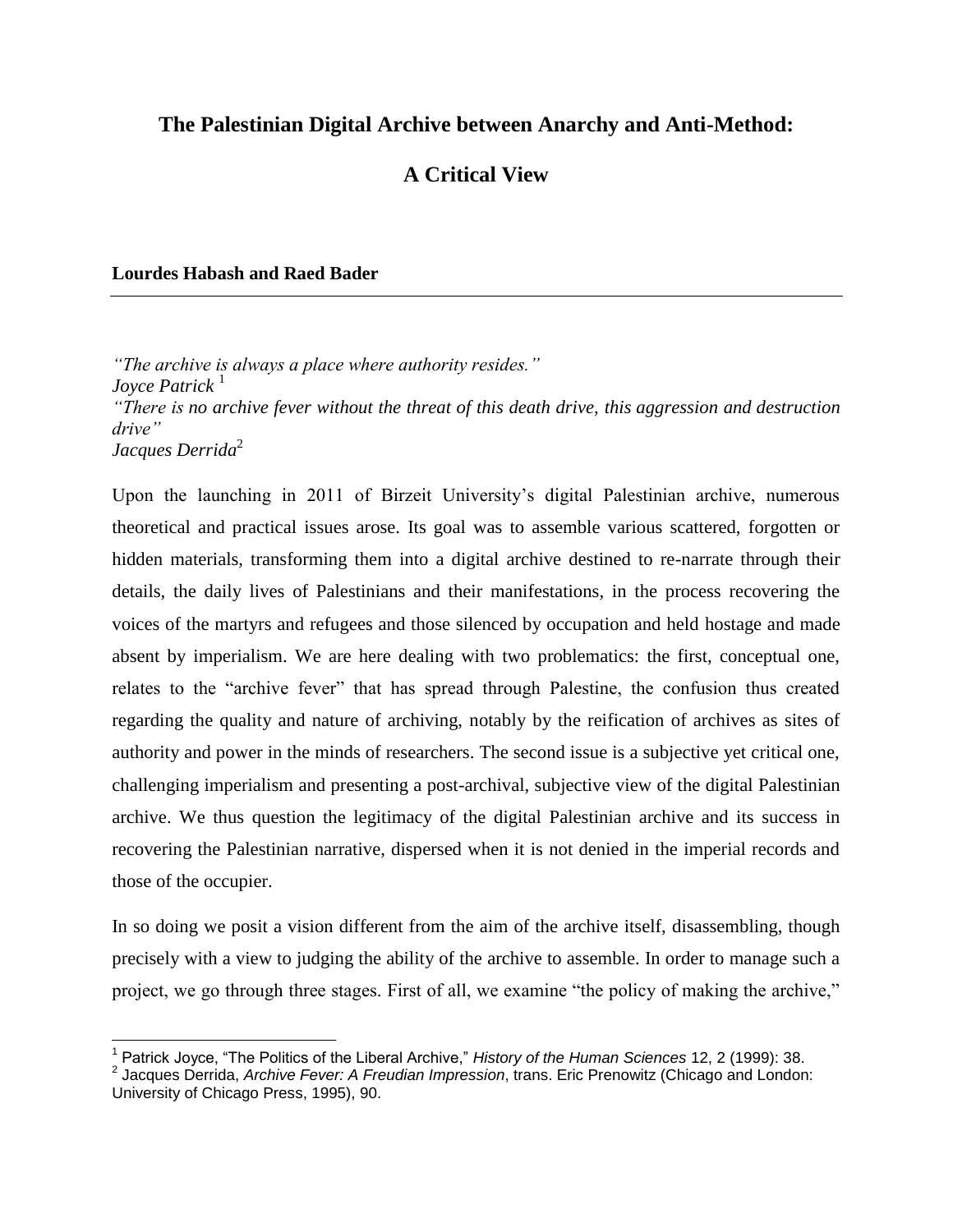presenting the argument between the general and the particular and justifications for the violence of both the particular and the general. Secondly, we deal with those confused moments in the conceptualization of the archive. Thirdly, we engage in a subjective review, reading the digital archive in a post-archival, postmodern light, finally presenting a clear but critical vision of Birzeit's digital Palestinian archive after five years.

#### **Creating the Digital Archive At Birzeit University**

Some years ago, Beshara Doumani describes the spread of Derridian "archive fever" among the Palestinians, whether in Ramallah or in London or in San Francisco or Haifa or in Beirut or in Riyadh. Individuals as well as groups sought to interview the elderly, find pictures, letters, clothing and folksongs, scanning manuscripts, and so on.<sup>3</sup>

The reasons are evident to anyone living, breathing and thinking under occupation. While it is true that there is an increased critical attention devoted to archives in many parts of the world, in Palestine the motivation for this spread of archive fever is located in the continuously escalating policies of the occupation. Driven into their last redoubts by decades of revolt, repression, colonization, parcelization, expropriation and expulsion, people feel more than ever that their very existence is under threat and that not only their identity but their very existence is under serious threat. The struggle for the land has motivated the Palestinians to transform their concept of the archive. The past no longer delimits the temporal boundaries of archiving. Rather it is the present which carries out this task. For Palestinians, in a word, archiving has become viewed as a matter of life and death. In Doumani's words, the Palestinian views himself and his homeland as being a "species endangered by extinction.".<sup>4</sup> For him, the focus has moved from Palestine to the Palestinians. We would frame the process differently, since the land (of Palestine) is still essential to Palestinians, most notably the refugees, who have always epitomized the cause. True: society, family papers, oral history, social life and culture in all its forms have become inseparable parts of the archive, or rather they *present* the archival base for a historical narration. But this presentation, in its presence, now englobes time *and* space. And so the focus, while

 $\overline{\phantom{a}}$ 

<sup>3</sup> Beshara Doumani, "Archiving Palestine and the Palestinians: The Patrimony of Ihsan Nimr," *Jerusalem Quarterly* 36 (2009), 3-12. 4 Ibid., 8.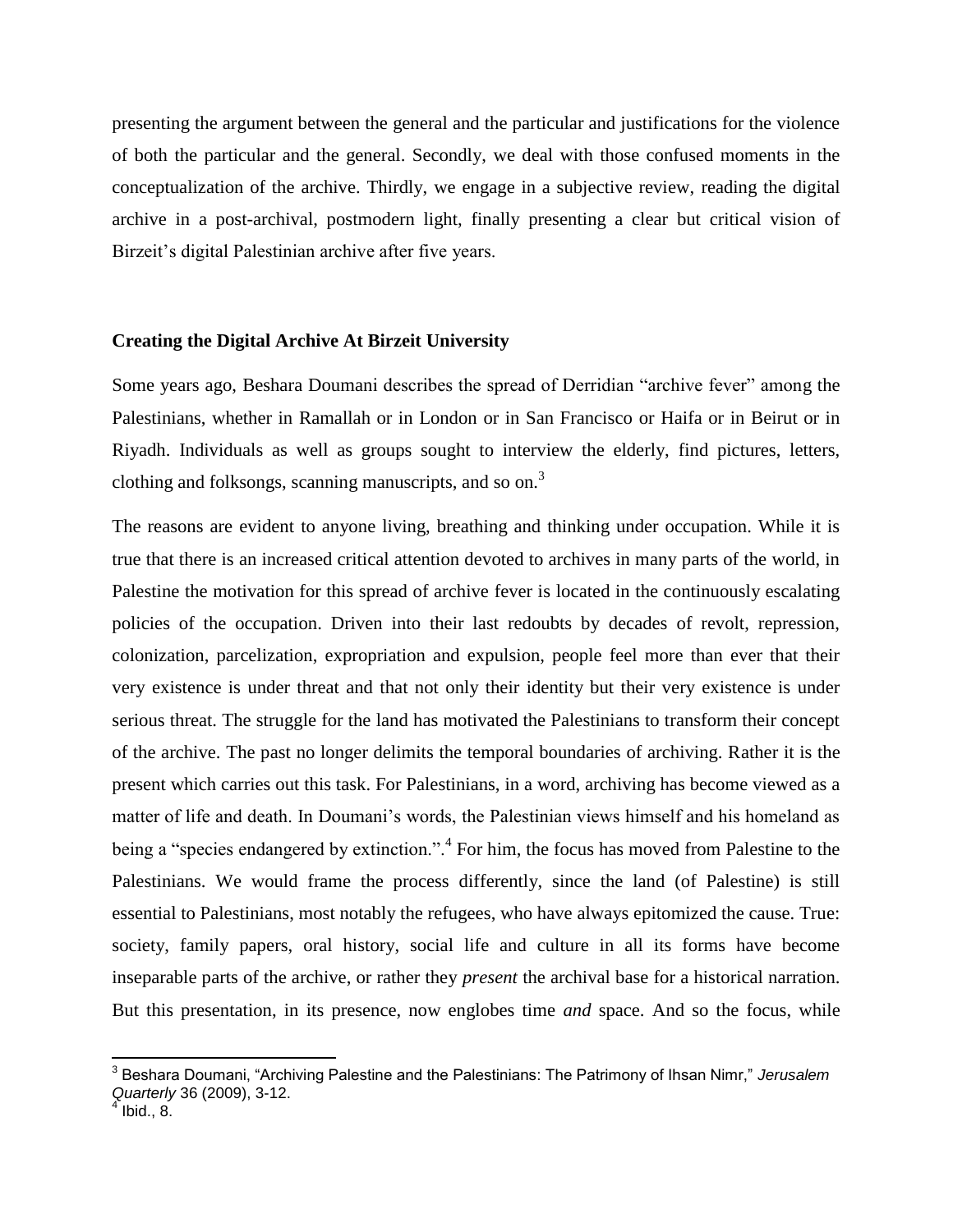focusing on the Palestinians, continues to emanate from their real and imagined space: Palestine.<sup>5</sup>

The digital Palestinian archive at Birzeit University is part and parcel of this fever. It began its adventure five years ago. At the time and until now, the purely discursive existence of a Palestinian national archive (as well as a national museum) meant that Birzeit University needed to assert its presence as an expression of the absence of an authoritative official institution pushing towards a unified or at least coherent reading of the narrative of self, a reflection of Palestinian identity. With the launch of its archive, Birzeit (and others in its wake) claimed a key role as protector of the Palestinian memorial narrative. In so doing it implicitly negates the possibility of presenting an image of comprehensiveness and centrality, coupled with the exclusionary vision these would entail. There can thus be no claimed modular preference. Thus Birzeit's archive, in addition to preserving original and irreplaceable materials and sources from loss, destruction and theft (common occurrences in modern and contemporary Palestinian history) calls for more archiving, more archives, and welcomes the simultaneous growth of (unachievable) completeness and (ineluctable) contradiction. The many thousands of documents are vetted and published on an electronic website, in keeping with the traditions of the third millennium, for simple consultation by researchers and all others: secrecy is rejected, and so nothing with such a claim, most notably official Palestinian government documents (that is, those dating from the post-Oslo period) are never included. The information is offered for free, rejecting the commodification of memory.

In seeking to achieve these objectives, those responsible for the project were faced with fundamental questions regarding the nature of archives and the policies as well as politics of managing them. The special Palestinian phenomenon of loss and longtime secrecy, as well as pure ignorance of documents available meant that one was obliged to proceed in an unprecedented manner, rejecting a research-design, rationalistic approach to questions arising. There is a Palestinian; there must be at Birzeit an archive. Beyond that, nothing is taken for granted. Truly archaeological excavations needed to be undertaken, in the quest for archival materials, with no preordained definition of what they consisted of.

 5 Ibid., 10-11.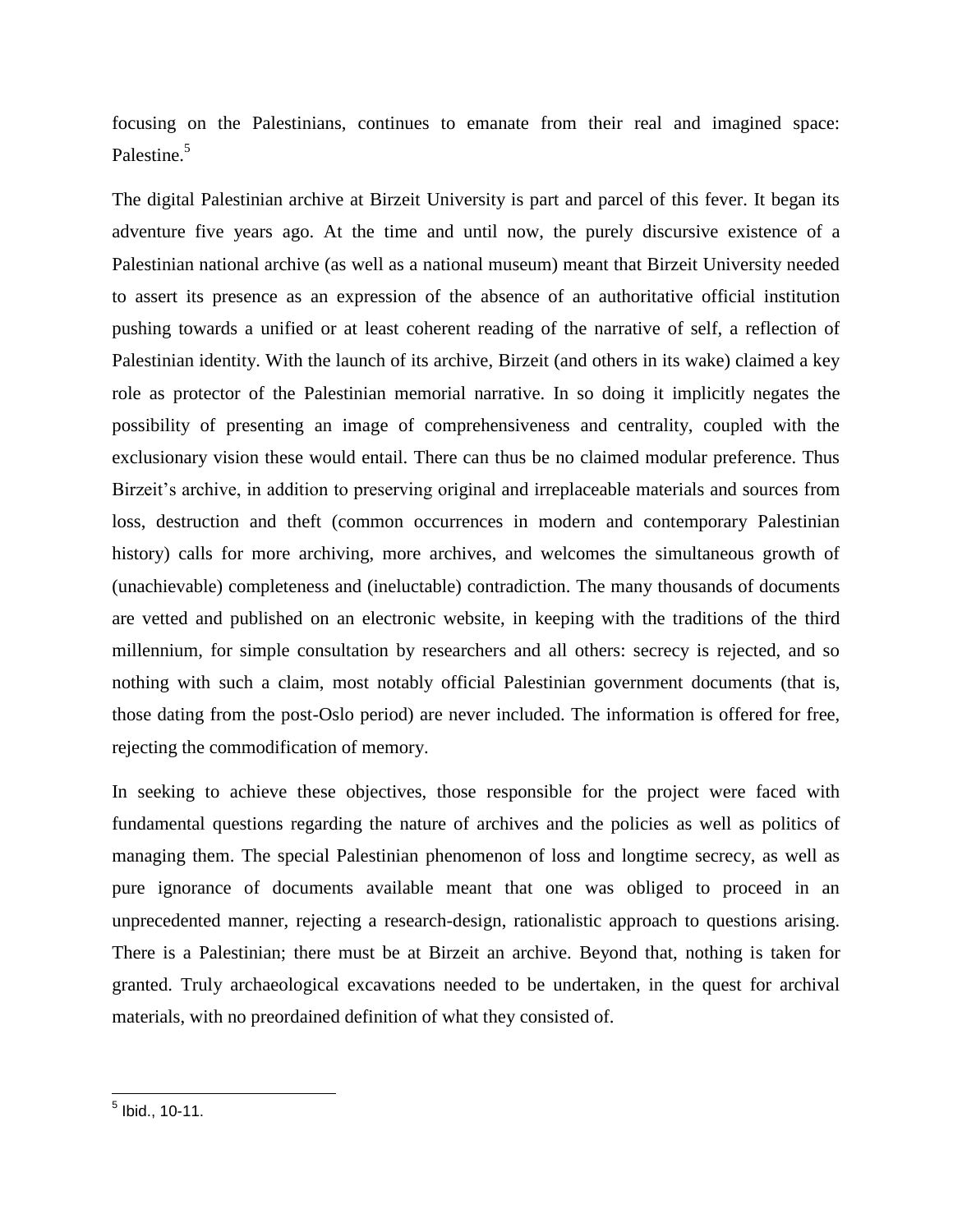What should be preserved? What constitutes a document? Was one looking for picture, voice recordings, texts? Answers to these questions may appear to be technical but they are not and have never been so. They have truly philosophical implications, particularly in an era where technology has largely taken control of choices in what Martin Heidegger calls "the age of the world picture," when what is shown is taken actually to constitute, to *be*, and not simply to *represent*, reality.<sup>6</sup> Archival reality is overdetermined by the continuous imperial control to which Palestine is subjected. This is why the archive project was in its choices subjected to an inductive approach rather than a master plan. In other words, the procedure adopted constituted a theory of practice, not a practice of theory. In a sense, general rules derived from a proliferation of individual choices (of documents). There was no consideration given to contending archival theories, in terms either of preferred choices or internal organization. If theories were to apply, this would happen later in the process, so that the archive would avoid becoming hostage to the idea that "practice makes perfect while the theory makes theorists".<sup>7</sup>

Birzeit's digital archive was not to be reduced to a mechanism for ordering particular types of documents, and thus for implementing theories. In a most certainly political move, although one entailing the anti-authoritarian decision *not* to decide, anarchy became the archival (dis-)order of the day, as opposed to the barked central ordering of so many national and other archives. Be it noted that Birzeit is not unique in making this choice. One prominent example of developing through stages of practice rather than being the slave of an overarching theory or method is the Canadian archive, which *in its beginnings,* rejected theory and developed based on practices observed in the British and European archives.<sup>8</sup>

The collective action of the archival team was thus based to the extent possible on avoiding support for a theory or even a narrative regarding what is to be collected, before it has even been collected. Internally, as illustrated on the archive's front page, a certain yet minimal degree of order appears in the form of iconic guides for the casual visitor (although keywords are the main entrance to data). These icons reflect the priorities, even the values of the society, since they

 $\overline{a}$ 

<sup>6</sup> Martin Heidegger, "The Age of the World Picture" in *Heidegger: Off the Beaten Track*, Martin Heidegger (Cambridge, England: Cambridge University Press, 2002), 57-85. 7

John W. Roberts, "Practice Makes Perfect, Theory Makes Theorists," *Archivaria 37* (Spring 1994): 111.

<sup>8</sup> Ian E. Wilson, "A Noble Dream: The Origins of the Public Archives of Canada," *Archivaria* 15 (Winter 1982-83): 21.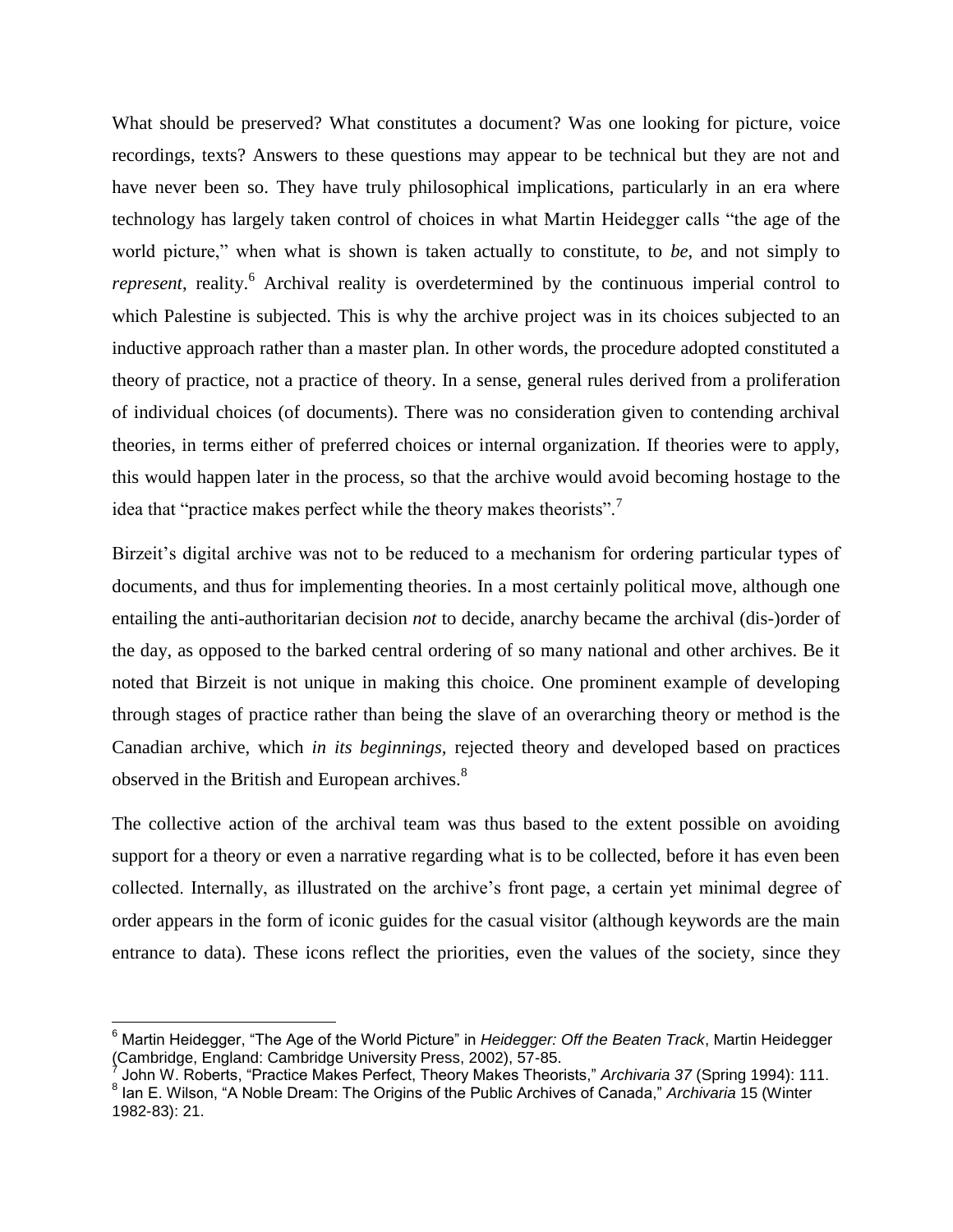were chosen in an arrangement and a sequence selected by the archivists themselves<sup>9</sup>. More than ten thousand materials were collected and uploaded (in addition to further thousands not uploaded, mainly because they were obtained by Birzeit scholars in Istanbul from the archive and are Ottoman-era and Ottoman-language documents) including manuscript, printed, audiovisual, pictorial and filmic.

Without exception, these were found thanks to contacts of Birzeit field workers and researchers to civil society institutions and individuals, and repeated meetings with them, in the quest for copies of documents pertaining to the Palestinian present and past. Subjective and labeling difficulties came in the form of the ongoing dialogue of the particular and the general, in that violent moment of manipulating the particular and making it fit, naked, into the general. At this moment, and despite everything, the document is separated from persons and subjective or even random events, in order to become a spokesperson of the collective "I" whose self has been removed. The need for such violence stems from the defense of Palestinian identity embodied in the lives and memories of individuals. The dialogue of the particular and the general thus came to present a nontechnical vision of what has been collected by way of written and audio-visual materials. With time, however, the general and the particular began to reconcile, since, from the second year of the archive project, the particular displayed a new openness to the general, and most of the numerous, initially reluctant individuals agreed to give us requested documents, or took the initiative and brought them to the archive for digitation.

# **The Birzeit Digital Palestinian Archive: A Post-Archival Reading**

 $\overline{\phantom{a}}$ 

The slow process of transformation described above begs the question: how can the Palestinian archive be understood? The adoption of an anarchic method should not yield to the supposition that the universalistic, theoretical void intentionally left standing gives rise to a form of absurdism. To the contrary, the digital archive is a response to imperialism, and a discourse of power countering imperialist discourse. The sublime goal which the Palestinian archive seeks may be represented as a vision opposed to the image of the Palestinian subjected for decades to the disfiguring methodologies and processes practiced by the Zionist archive. Understanding, or

<sup>9</sup> Brien Brothman, "Orders of Value: Probing the Theoretical Terms of Archival Practice," *Archivaria* 32 (Summer 1991): 81.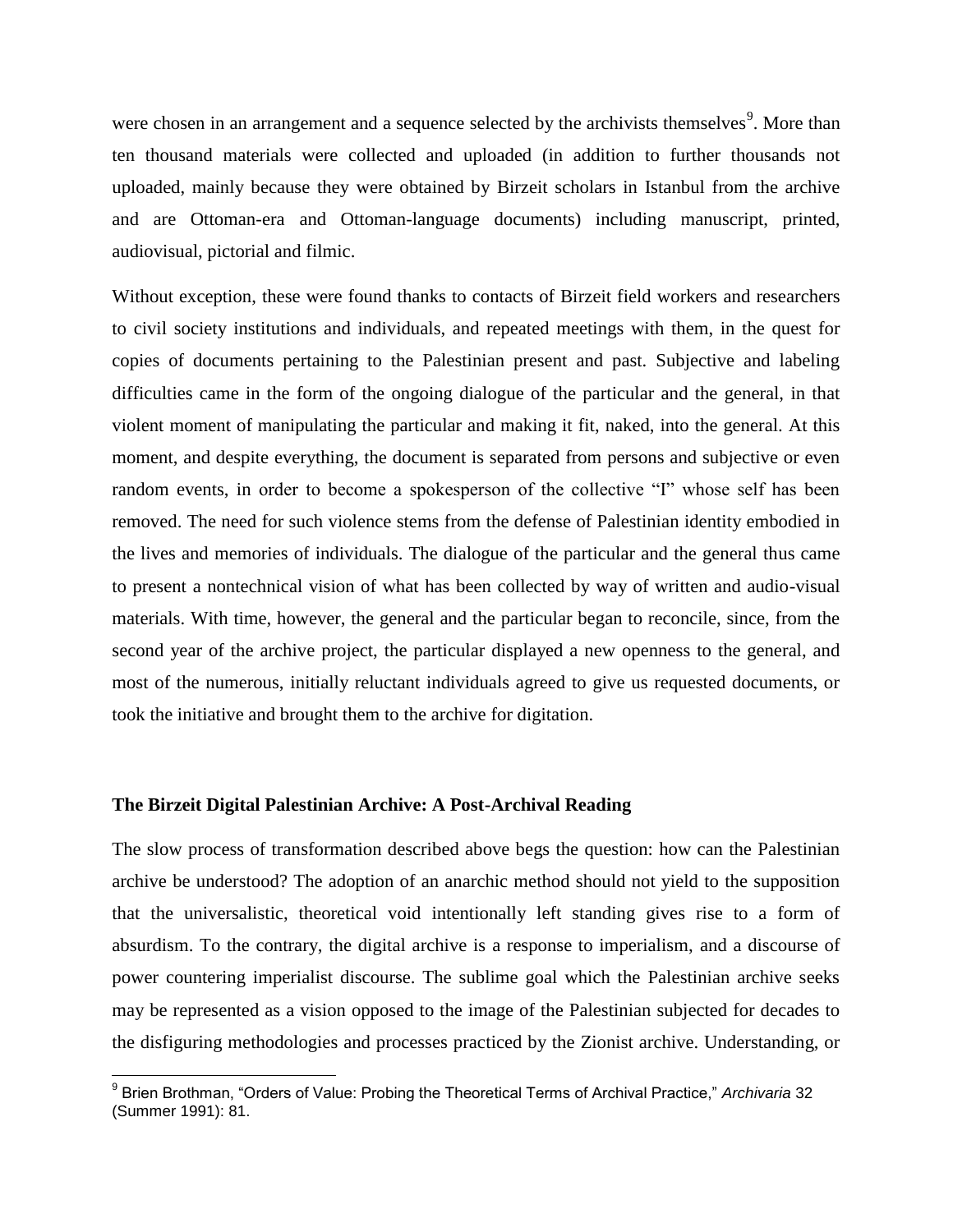at least coming to grips with this finality is best accomplished by disassembling imperialism and its nature. Cast in a postmodern light, the image of the archive matures; the documents do their own talking about themselves. Michel Foucault displaced the *concept* of the archive, removing it in large part from the *purview* of the archive as traditionally defined. The archive, for him, is not merely the sum of collections of historical documents produced by a culture; nor is it the institution which accepts to store these texts. It is first and foremost the very "law of what can be said, the system that governs the appearance of statements as unique events…it is *the system of its enunciability*."<sup>10</sup> The archive is one of the tools of authority and subjugation, a major one at that.

The recent literature on archiving is thus distinguished from previous ones. The boundaries surrounding the archive have been breached; they have exploded. The field is no longer reserved for archivists. Interest in the phenomenon (now seen as a process, not a place) has greatly developed, spills over from mere guardianship of past heritage, travels far beyond library walls, refuses to remain the prisoner of preserved materials. Rival interpretations of the word "archive" pit historians, critics, philosophers, sociologists, anthropologists, geographers, politicians and others against one another.<sup>11</sup> Questions related to what the archive is, how it works, and methods of its formation have all challenged researchers to answer them for a long time. This is what is meant by Jacques Derrida with his statement that "nothing is less reliable, nothing is less clear than the word "Archive." $12$ 

With this generation of thinkers, power and resistance appear everywhere. This is suggested, among others, by Derrida in *Archive Fever – A Freudian Impression*, in which he shows that the archive was moved from a place for keeping the manuscripts to the circle of conflict and violence. "What is at issue here, starting with the exergue, is the violence of the archive itself, as archive, as archival violence…….It has the force of law, of a law which is the law of the house (*oikos*), of the house as place, domicile, family, lineage, or institution. Having become a museum". He adds that "There is no political power without control of the archive, if not

 $\overline{a}$ 

<sup>10</sup> Michel Foucault, *The Archaeology of Knowledge,* trans. A.M. Sheridan Smith (New York: Pantheon Books, 1972), 129.

<sup>&</sup>lt;sup>11</sup> Marlene Manoff. "Theories of the Archive from Across the Disciplines". [http://dspace.mit.edu/bitstream/handle/1721.1/35687/4.1manoff.pdf.](http://dspace.mit.edu/bitstream/handle/1721.1/35687/4.1manoff.pdf), 9

<sup>12</sup> Derrida, *Archive Fever: A Freudian Impression,* 90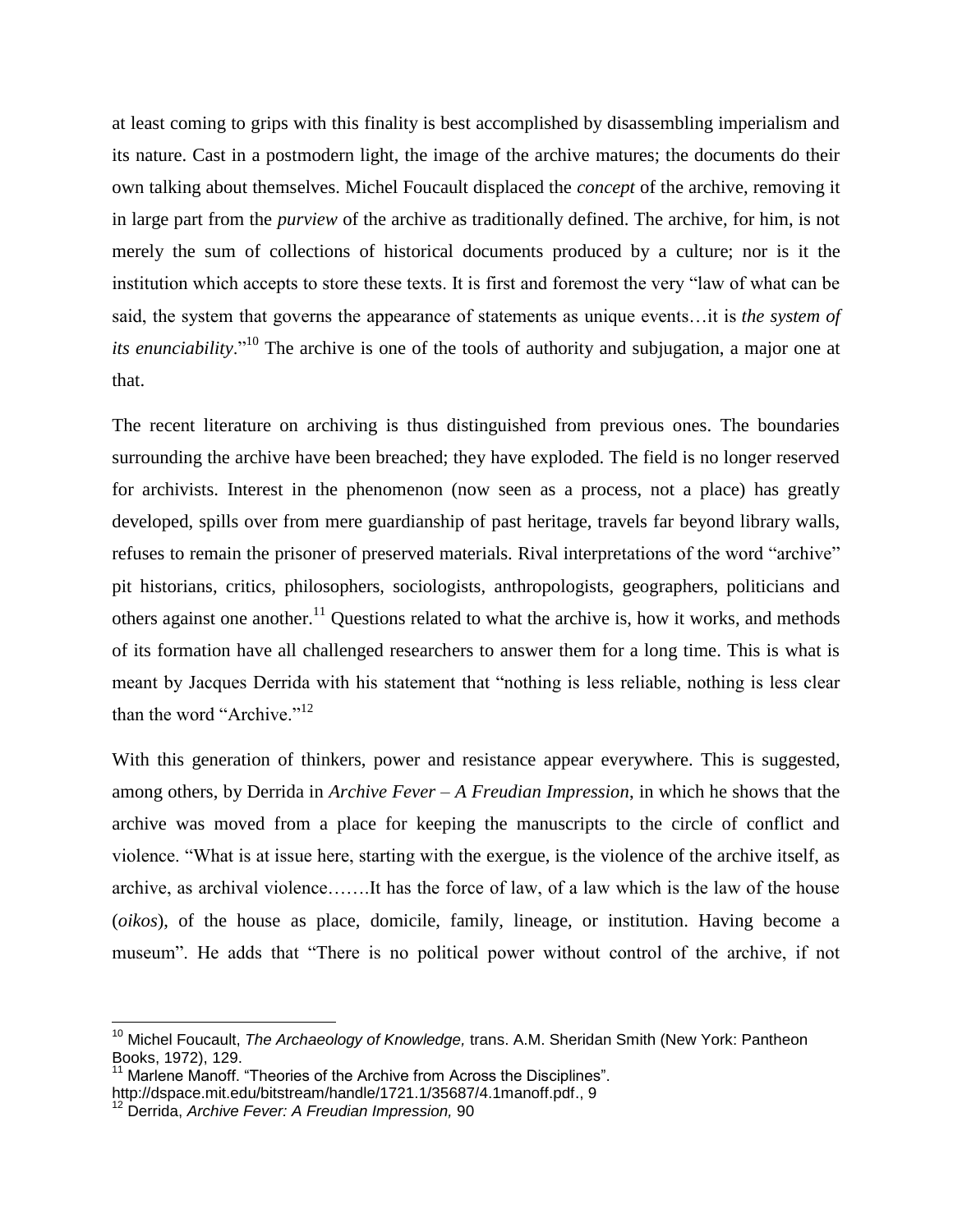memory."<sup>13</sup> Control here means not simply the archive's standing at the crossroads to control the past. The matter goes beyond this to control of present and future.

The archive appears, in the light cast on it by Foucault and Derrida, as an arena for war and not merely a place to preserve documents. The archive wages battles with other archives. According to Derrida there is a conflict between "the motive of death" and the motive of "archiving." This resembles the battle that Foucault mentioned between discourses. "The production of discourse is at once controlled, selected, organized and redistributed by a certain number of procedures whose role is to ward off its powers and dangers, to gain mastery over its chance events, to evade its ponderous, formidable materiality."<sup>14</sup> Thus discourse does not move in a free space but rather through procedures of exclusion: prohibition, division and rejection, conjoined with the will to truth $15$ 

Birzeit University's digital Palestinian archive project thus came to express conflicts of power and refused to be "a negative storehouse of old things." The discourse of the Palestinian archive was born as a part of the fever of the Palestinian archive and as evidence of the ability of Palestinians to respond to the discourse of the imperialist and the processes of exclusion and marginalization intrinsic to the discourses on Palestinian existence in the Zionist archive. This type of conflict is depicted by Ann Stoler as the illusion of the archives of the colonialism. The colonial archives as she said "were both sites of the imaginary and institutions that fashioned histories as they concealed, revealed, and reproduced the power of the state."<sup>16</sup> She illustrates how colonialists portray themselves as sources of knowledge, whereas they are in fact part and parcel of the colonial project, and do not offer a convincing picture of what happened and happens in reality. She therefore calls for moving from the archive as a source to the archive as a topic.<sup>17</sup> The imperial archive was, as she says, "both the supreme technology of the late

 $\overline{a}$ 

 $13$  Ibid., 4, note 1.

<sup>14</sup> Michel Foucault, "The order of discourse", In *Untying the text: a post-structural anthology,* ed. R. Young (Boston: Routledge & Kegan Paul ,1981), 52.

Ibid., 52-56

<sup>16</sup> Ann Stoler, "Colonial Archives and the Arts of Governance", *Archival Science* 2, (2002): 97.

http://deepblue.lib.umich.edu/bitstream/handle/2027.42/41825/10502\_2004\_Article\_5096461.pdf?sequen ce=1

 $17$ Ibid., 87.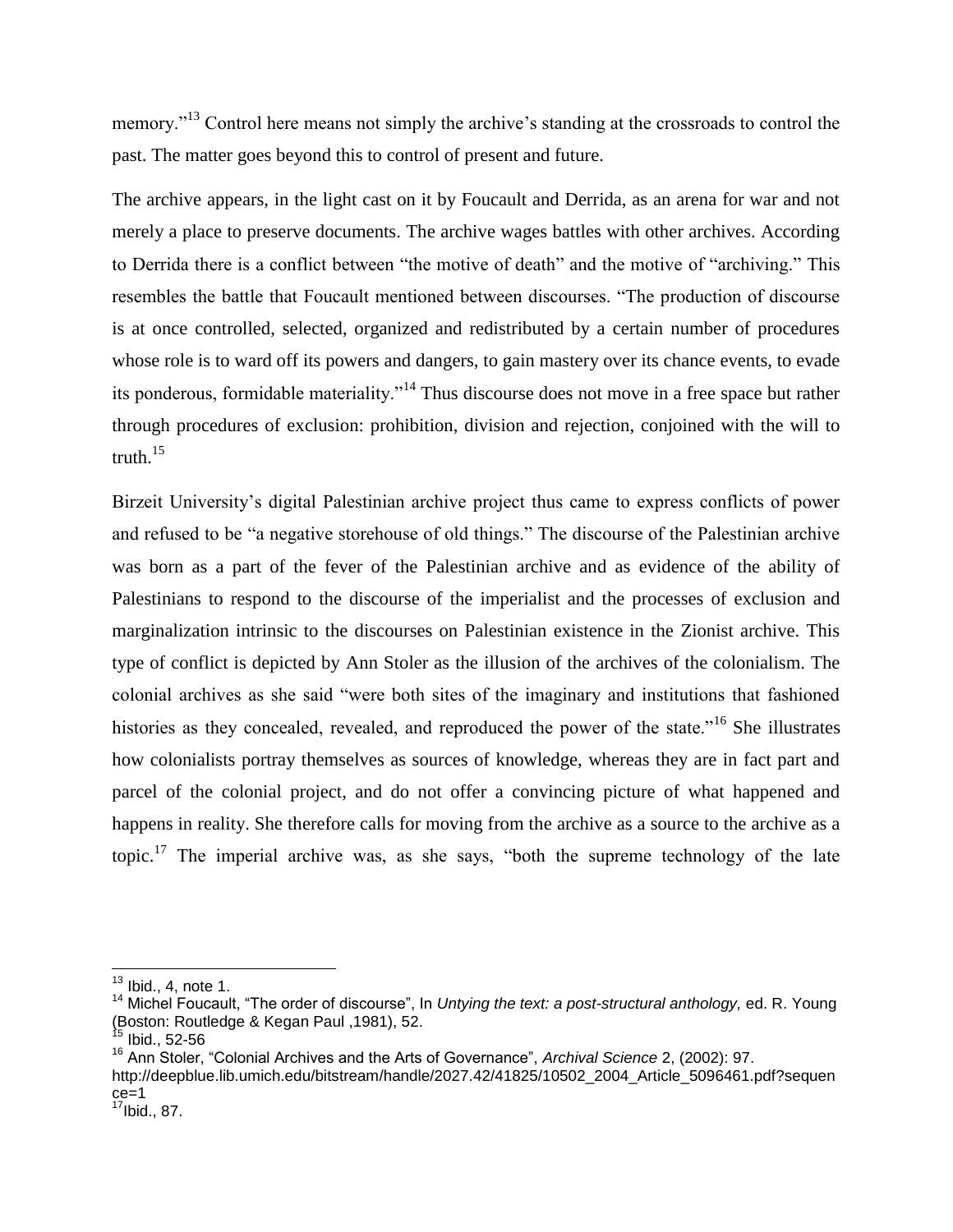nineteenth century imperial state and the telling prototype of a postmodern one, predicated on global domination of information and the circuits through which "facts" move."<sup>18</sup>

Proceeding from this starting point, the Palestinian digital archive project is to be seen as the subaltern's response to the technology of Zionist imperialism. This recalls Stoler's account of histories of resistance "from the bottom up," that might locate human agency in small gestures of refusal and silence among the colonized."<sup>19</sup> The digital archive contributes to the movement of writing history from below, gathering documents in the search for a reverse reading. If we are to call the moment of forming the archive as the moment of the violence of the general against the particular, here comes violence against the imperialist authority whose condition is that the general be absent so that it talks to itself. We cannot see the Palestinian archive in isolation from resistance against attempts to make absent the Palestinian past and present, which are practiced by imperialism. This past and present become private memories, rather parts of novels having no collective voice.

### **Does the Subaltern Speak?**

Does the digital Palestinian archive at Birzeit refute or at least challenge Gayatri Spivak's conclusion that the subaltern does not speak? First of all, it needs to be remembered that each one of the archival documents has a history which stretches out before and also after reaching the virtual steps of the digital archive. Chronicling documents is a dynamic, never-ending process. Archives are born again, imagined again, reinvented. And this applies to documents existing from ancient times.<sup>20</sup> It applies then all the more to the digital Palestinian archive, born and imagined again, and reinvented more than once. This happens in the context of the ongoing battle linked to the presence and policies of the occupation, an engine of death for Palestinian records, and the Palestinians' engine of preservation, their archives, whose finality is the resurrection and protection of memory. In the second part of this chapter, we try to show how in many ways the Birzeit archive, for one, does provide, sometimes a forum, sometimes a voice giving shape to the dilemmas and yearnings of a suppressed but not a subjugated people.

 $\overline{\phantom{a}}$ 

 $18$  Ibid., 92.

<sup>19</sup> Ibid., 97.

 $20$  Terry Cook, "Fashionable Nonsense or Professional Rebirth: Postmodernism and the Practice of Archives", *[Archivaria](http://aca.archives.ca/publicat/archivar/index.htm)* 51 (Spring 2001): 35.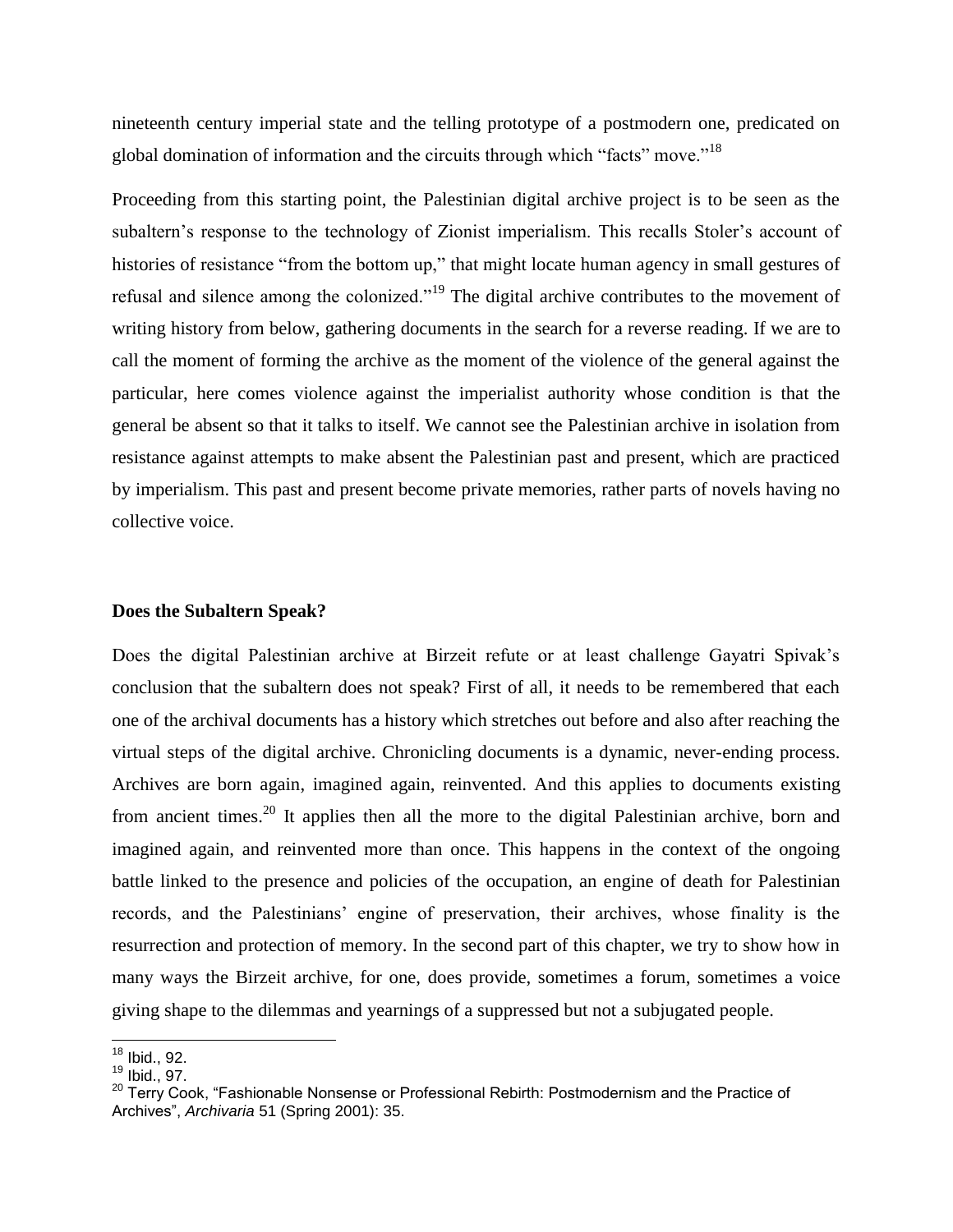# **Living Examples in Birzeit's Archive**

How does Birzeit University's digital archive challenge the near absence of agency on the part of the subaltern as proclaimed by Spivak? In this second part of the chapter we attempt to answer that question. We do so by presenting some of the documents regrouped in the archive, pertaining to the Palestinian people's collective destinies over a long century, thus restoring them to life. What we discover is a rich and complex narrative of events traversed by Palestine in the modern and contemporary era. Very significantly, the archive does not claim to be the only imaginable one, nor does it strive to occupy such a position. What it does proclaim is the importance of saving Palestinian documents and pressing them to speak of themselves without becoming the prisoners of a complex classification system which would establish a hierarchy of values and meanings to the documents included, and thus to the archive itself. Hence the choice of a very general form of classification which reflects the philosophy of the archive, a type of proclaimed anarchy, an attempt to present a strong picture of the history of a people which, in its daily struggles to exist, lived and continues to live the very anarchy of the international system, mirrored in the archive itself.

Many Palestinian institutions, both official and non-governmental, have worked on retaining and archiving documents, even before the creation of the digital archive at Birzeit University. Their results were impressive, and important documents were thus collected in a rather short time. The problem was their unavailability and their dispersion, which strengthened our determination to create the digital archive. In this way, the documents are not only preserved but also made available to a broad international audience. By presenting a critical view of Birzeit's rather anarchic digital archive, we hope here to give an integrated image of Palestine itself.

Palestinians have good knowledge of their history. The archive's browser relies on that knowledge to offer them its contents, and keywords, linked to a subject index, open it to the rest of the interested world. One cannot pass judgment on the archive by simply skimming through a few documents, or because of technical problems that are easily overcome. This is in fact and will always be, by definition, an incomplete archive. It now approaches twenty thousand documents, and the number will never cease to increase.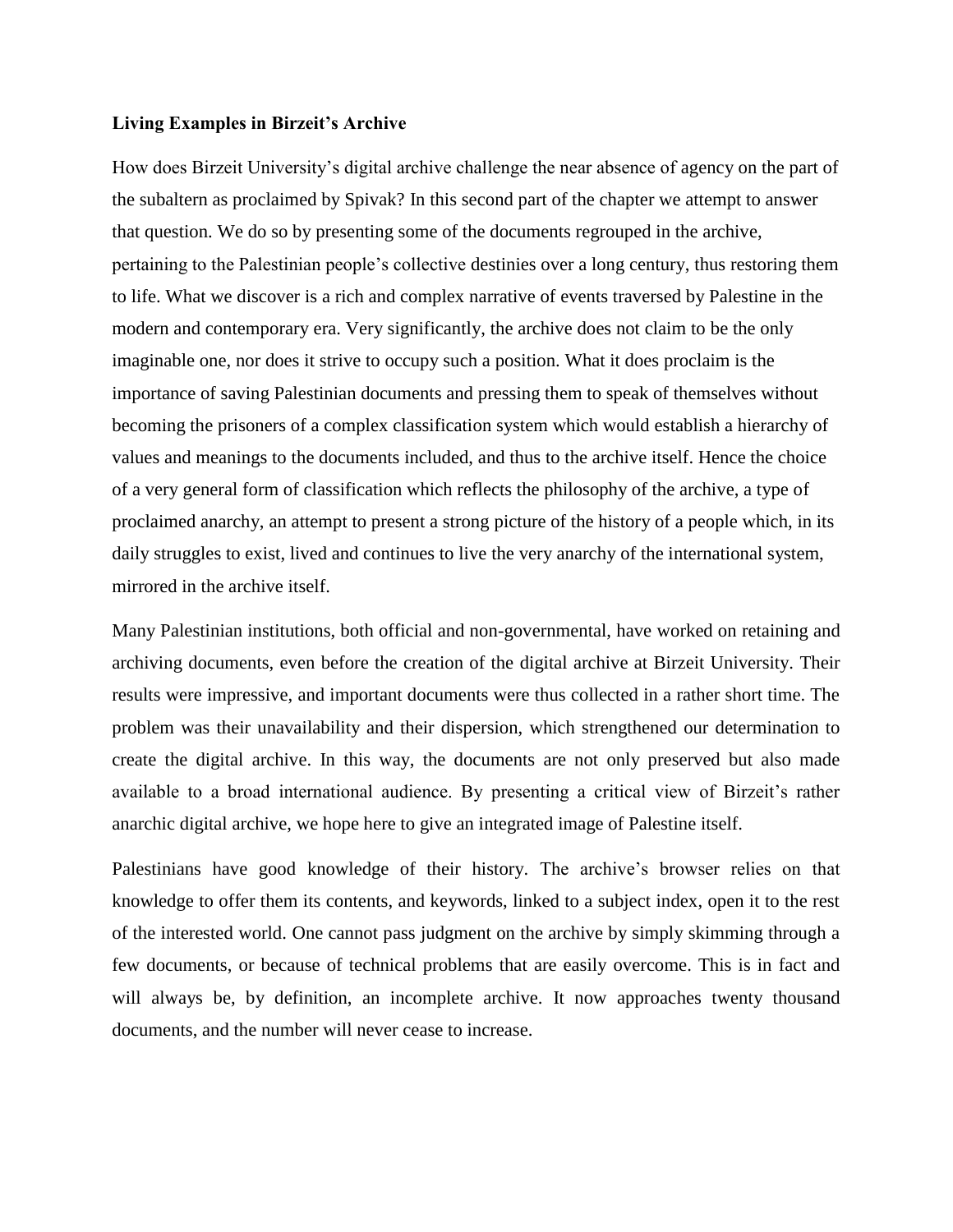No comprehensive critique of those thousands of documents can be attempted here, although, along with four of our graduate students<sup>21</sup> enrolled in the refugee studies course offered by the Ibrahim Abu-Lughod Institute of International Studies, we did in fact go through most of them.

An important observation is that in moving through the archive one might well fall upon materials one absolutely did not expect, such as the 1925 law on the regulation of tobacco, or the Miss Palestine contest held in the 1960s.Some (but few) of the documents may appear only remotely linked to significant events. Others have problems of sound, harpness or clarity of image due to the quality of their uploading or to their quality at the source. In certain cases material has been indexed but can't be found, o the labels do not correspond with content. But once again, these cases are few and far between, and what cannot be corrected can be discarded.

In this part of our argument, we will concentrate on certain parts of the archived materials to be found, not through browser-driven keywords, but through icons designating Palestinian personalities, social life in Palestine, maps of historical Palestine, personal documents, radio materials, refugees and migrants, and Palestinian newspapers.

# **Prominent Palestinian Personalities**

 $\overline{\phantom{a}}$ 

The following personalities are listed in this category: Sam'an Daud, Awni Abdel Durra, Mohammed Awad, Wael Hijazi, Yousef Abu Durra, Khalil El Sakakini, Abdul Kareem Shaker Al-Alami, Akram Zeitr, Amin Al-Husseni, and Abdul-Qader Al-Husseni.

One problem arises regarding the placing of certain documents under a given category. An example is Abdul Kareem Al Alami, assistant manager of social affairs in the division of refugee affairs, Jerusalem. Should this personality not have been found in the refugee and migrant category, given that the documents demonstrate the significance of his work in serving refugees? Or should they remain where they are, under the rubric of Palestinian personalities? It all depends on the perspective of the reader, viewer, researcher, in other words, the consumer of the documents of this digital archive. At any rate, part of its significance is to show that, contrary to stereotypical renderings whereby only the international staff of the International Committee of the Red Cross or the UN, Palestinians played a prominent role in providing relief and assistance to victims of the *nakba*. At any rate the photographs he took during his work and his field trips

<sup>&</sup>lt;sup>21</sup> Nawal Zghayar, Ola Tamimi, Raneem Al Azza, and Rana Abu Hijleh.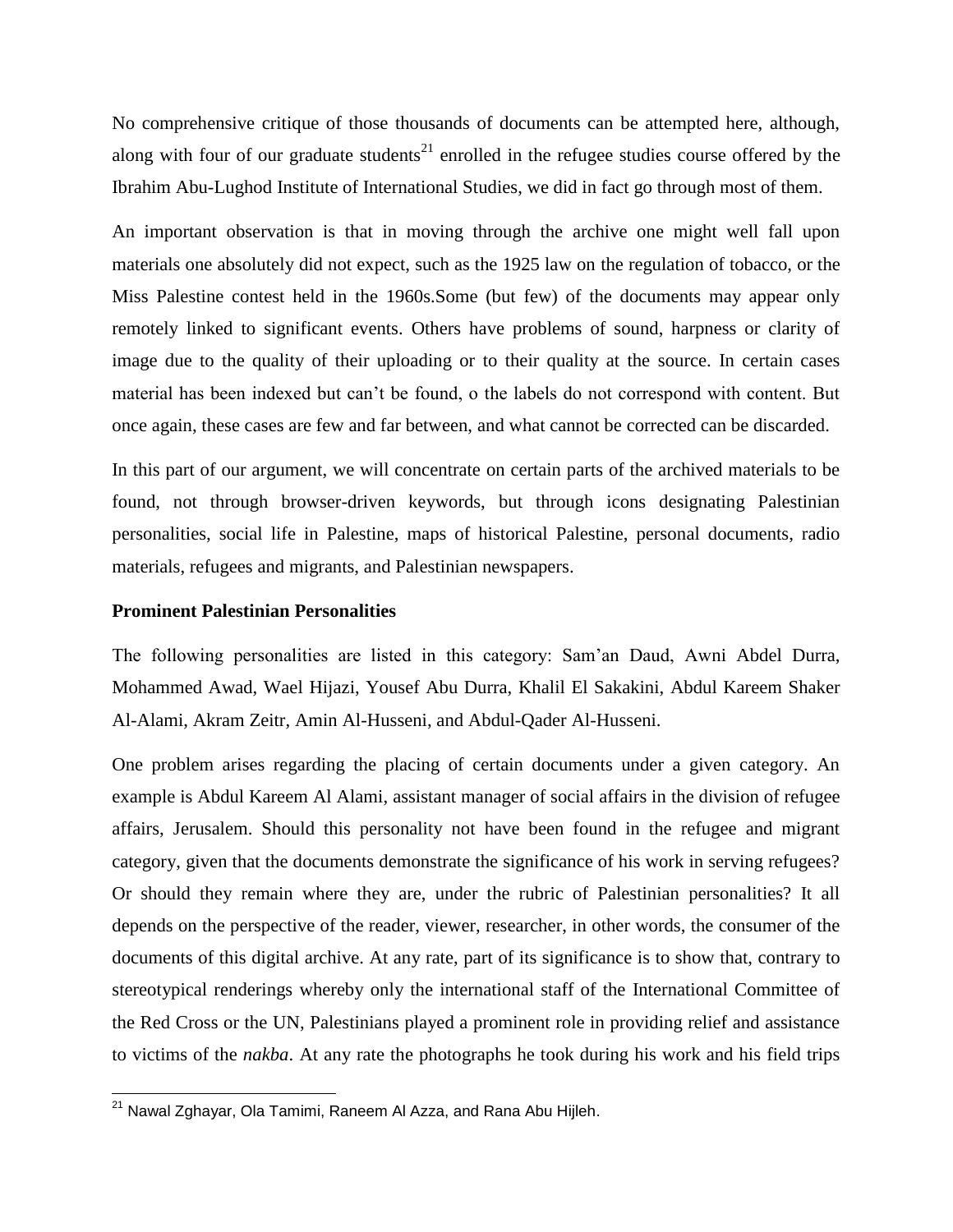between camps and food distribution centers, even as he provided assistance. Those photographs are reminiscent of the more recent ones taken by the Commissioner General of the United National Relief and Work Agency for Palestine Refugees (UNRWA) when visiting the devastated Palestinian refugee camps in Syria in 2013.

The may also wonder at the absence of many people famous for their struggle against the British, such as Mohammed Jamjoum, Fuad Hijazi, and Atta El-Zeer, as well, more generally, as the absence of the peasants who joined and drove the revolution and thus played an important part in the history of the country. The educated elite plays the principal role here, certainly because the materials are available regarding these people, since they themselves wrote and theorized the revolutions and uprisings, and were not simply militants and activists struggling for freedom and independence.

The importance of these photographs and documents lies in helping non-professionals in the field of history to rediscover the Palestinian social, cultural, economic, and political life before the 1948. Nonetheless, greater efforts should be made to search for documentation on the details of everyday rural life. Each and every peasant as her or his own version of events, his or her own story to tell, which together add up to a mosaic of Palestinian society and identity. After all, peasants, at the beginning of the mandate in 1922, formed 70% of the population.

Browsing through the photographs in this section reminds us of Sarah Graham Brown's work on "Palestinians and their Society 1880-1946", and the works of Walid Khalidi "Before Their Diaspora: A Photographic History of the Palestinians 1876-1948". Photography, one discovers again and again, is a powerful tool in the recovery of the past

#### **Social Life**

Documents on social life include sub-categories such as customs and traditions, social issues, and the Palestinian family, are connected linked to those concerning historical personalities. This connection may have been made by coincidence, or perhaps because of the chaotic structuring of the archive itself. One thing one cannot fail to notice in following the documents chronologically, is the changing role of Palestinian women. They moved away from traditional behavior, whether they came from villages or from camps. They became increasingly involved in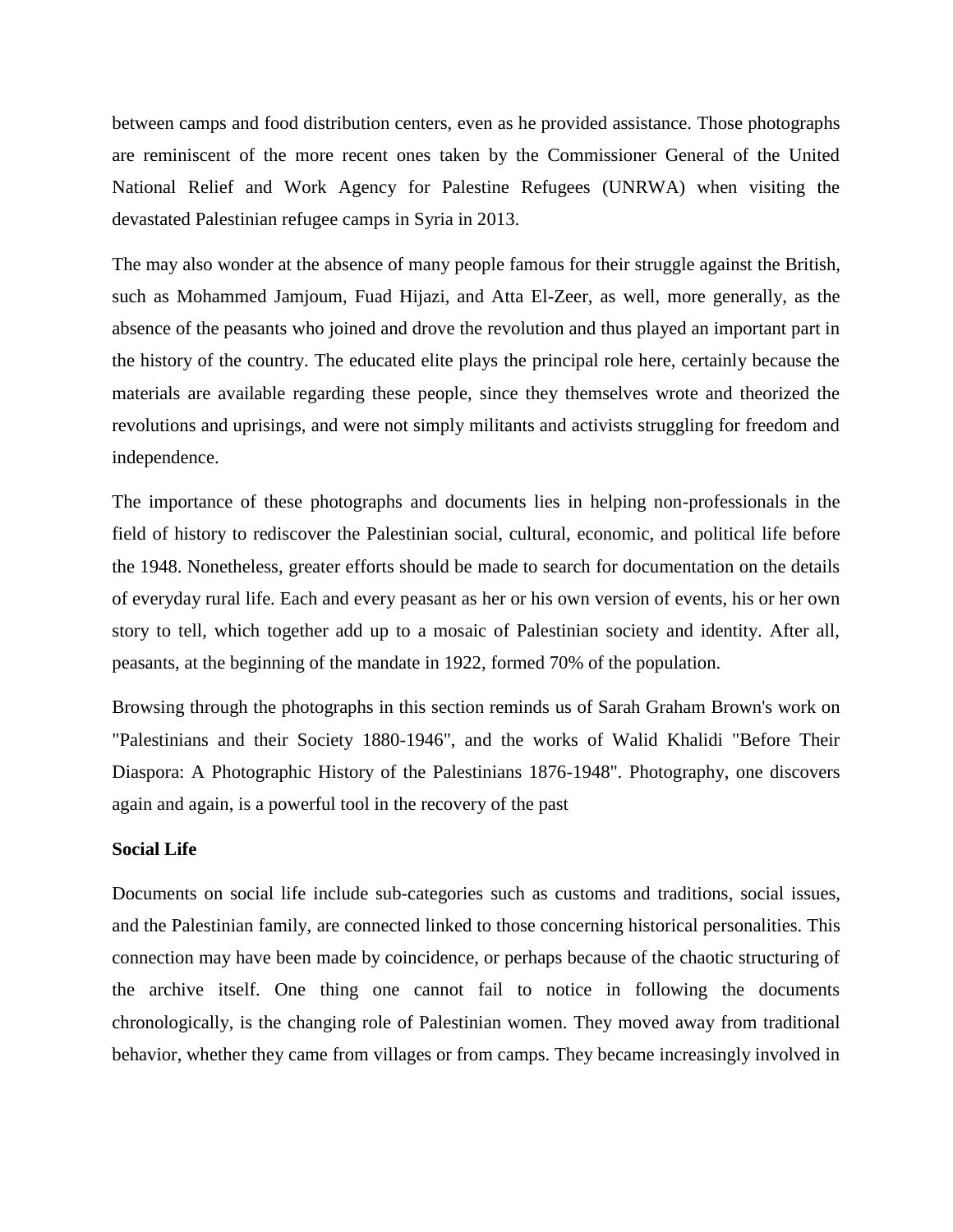political processes, and their outlook is increasingly a feminist one, as shown in the archive documents.

The documents concerning social life show that Palestinian society closely resembles others in the region, such as Syrians, Iraqis or Lebanese. We are presented with a social mosaic consisting of the educated, the illiterate, city people, rural folks, Bedouins, modern, nomadic, and so on, all of whom nonetheless share their "Palestinianness." If, for example, one confronts two photographs, one of the Collège des Frères in Jerusalem in the year 1932, and the other of the Irfan School in Nablus in 1934, it is seen that those in the first picture are closer to Europeans in their dress, while the second have more of an eastern type of dress, including the wearing of the fez (tarbush), as part of their uniform.

# **Historical Maps**

By entering the icon designating Palestinian maps in the digital archive, it is found that these tell the story of Palestinian history from Ottoman rule to the present. In particular, it is striking to see what happened to the area as a result of World War one, following the Sykes-Picot agreement and the collapse of the Ottoman Empire. The role of Franco-British colonial schemes is illustrated, and the ways in which they altered existing administrative divisions within the Ottoman Empire, in which the Levant (Bilad El Cham) consisted of the province of Jerusalem, *wilayat* such as Syria, Aleppo, along with Sandjaks like Akka, Nablus, and Beirut. These maps illustrate the becoming of modern Turkey, Iraq and Jordan, as well as the campaigns of the Great War, which resulted in this recomposition.

One picture shows Palestine during the period of the British Mandate, following Sykes-Picot, the Balfour Declaration, and finally, GA Resolution 181 of 1947, to divide Palestine into three entities, with Jerusalem as an internationalized *corpus separatum*. There are also more detailed maps of the period, which illustrate internal dispositions during the Mandate, for example those of the town of Safad and its environs, or maps of the demographic evolution of Palestine in terms of numbers and distribution of Palestinians and Jews, clear illustrations of the theft of the country by those who owned a tiny percentage of the whole and represented a distinct minority everywhere. There is a picture of a historical map of Palestine after the 1948 *nakba*, and of the hundreds of villages destroyed by Israel, and of the shrinking of Palestine to the West Bank and Gaza, followed by the disappearance of even that area with the Zionist occupation of 1967,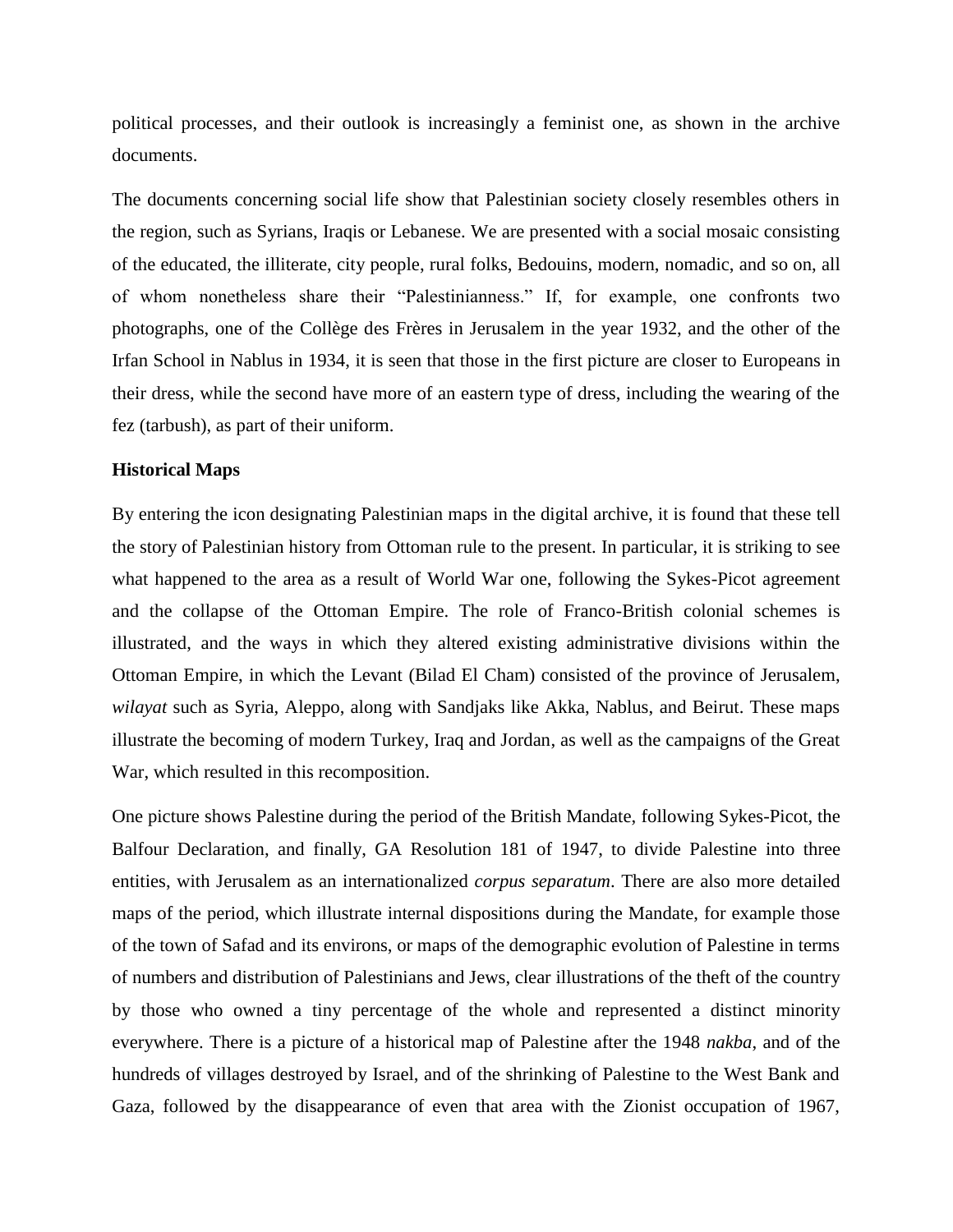followed (and in the rest of the country, preceded) by the intensive building of Jewish settlements in all Arab areas, isolating them from each other, as illustrated in one particular map. Another shows the deep meaning of the division of the West Bank into areas A, B and C, and the further reduction in available space due to the building of the separation wall. Another important map helps in understanding the history of the refugee question, based on the distribution of Palestinian camps, all built following the *nakba*, with the places of origin of these people.

Other maps deal with the environment, showing polluted areas and those with landfills, with their distribution over the West Bank, and locate the distribution of underground water, forests and reserves inside the Palestinian lands. Finally, there are tourist maps showing Palestinian monuments, for example that concerning archaeological sites in Bethlehem.

Through these pictures, one gains a sense of the presence of hidden concepts which form a part of the real concept of the missing Palestinian map, best represented perhaps by the maps of Palestinian sites and spaces destroyed during the 1948 occupation, and their replacement by settlements and factories. In other words, the maps collectively heighten one's understanding of changes having occurred on the Palestinian scene since the catastrophe of 1948 with the loss of Palestine.

This section is somewhat lacking in the history of Palestinian transportation and infrastructure, although there are a few maps, like that of the Gaza railroad. There should also have been more illustrations of the times and places of Palestinian population growth, through which the conditions of the people could better be traced, as well as the importance of the sectioning off and isolation of blockaded areas. Nor are there any economic maps, whether industrial or agricultural. And it would have been most useful to include British, Israeli, and other maps, which could have provided a better comparative picture of the evolution of events on the ground. In addition, some of the documents display technical problems, and there is a real need for indexes and keys to the available maps. Sometimes one looks in vain for the source of a map and even the year of its publication.

# **Personal Documents**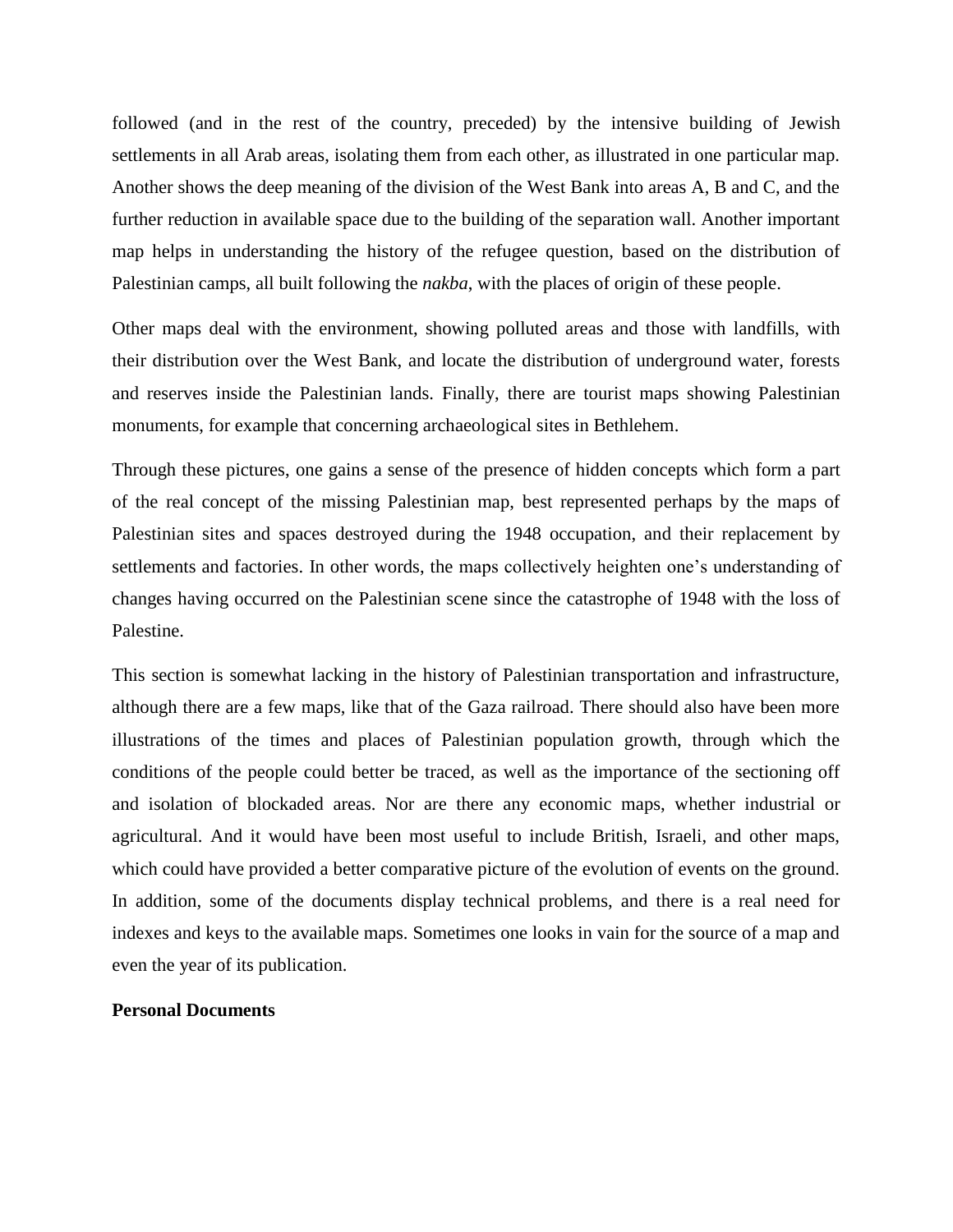Here one finds a variety of pictures, some of which could well have been placed in other categories. Nonetheless they are of great historical importance and help to form a complex picture of the evolution of Palestine. Some examples:

The military situation during the 1936-1939 revolution and its significance with regard to the Palestinian struggle. This part consists of pictures of armed British soldiers walking down the streets, or repressing Palestinian demonstrations, or the picture of blown up houses and other places during the revolution, the photograph that shows maneuvers of the British Army on the Jerusalem hills in 1936, pictures of Palestinian revolutionaries with their weapons, gathered around their leaders, a photograph of Aref Abdul Razzak and Abdul Halim Julani armed and in uniform, pictures of Palestinian demonstrations, of attacks on the British military, as well as the latter's response, from blowing up houses and mosques, to detaining and imprisoning, illustrated by the photo of Palestinian detainees in the prison camp of Sarafand.

Other pictures or texts illustrate foreign relations and diplomatic efforts, such as the message from Palestinian artist Fatima Al-Mohib to the director of the Unites States foreign trade office warning of the British occupation and the Zionist danger, or the picture of a delegation of Palestinians in Egypt, where they had gone to discuss the Palestinian dilemma with prime minister Mustafa Al-Nahas Pasha, or that of members and leaders of the Arab delegations to the Islamic conference in Jerusalem in 1931, including Musa Kathem Al-Husseni, Hajj Amin Al-Husseni, and Mohammed Taher. The significance of these photographs lies in their illustrating the importance of Palestinian efforts in facing the Zionist danger, and the quest for Arab allies in the process. The documents also suggest, implicitly, that efforts in this regards were insufficient.

There are also photographs of academic documents suggestive of the educational situation in Palestine, especially in the years before the Israeli occupation, and the motivation to progress in this regard, in no way limited to men, as in the document showing Palestinian artist Fatima Al-Mohib getting her Bachelor's degree in medicine from King Fuad University in Egypt.

There are likewise photographs of financial documents suggesting the economic picture during Ottoman rule and British mandate, and including land ownership documents, contracts of land purchase and sale, dating back to 1918, in Meithaloun for example, or Abu Khayran's land ownership deed in the village of Iraq Al-Manshuya in Gaza District. There are photographs of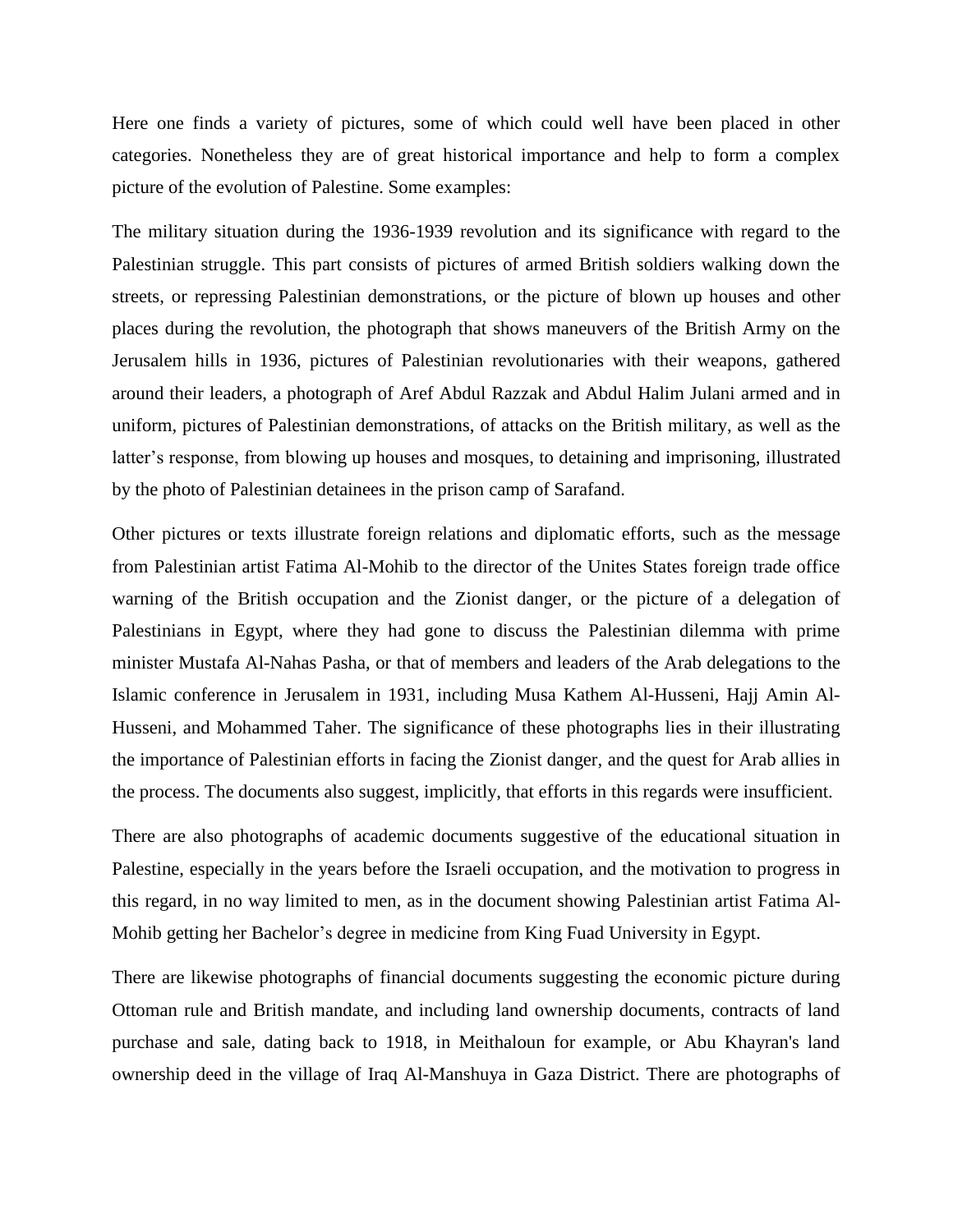personal documents, such as Ottoman and British passports, such as doctor Jyrias Mansour's passport, as well as marriage contracts from the British and Jordanian periods.

There are photographs that identify the nature of Palestinian-British communication, especially regarding the Zionist issue and Jewish immigration. Here one might mention the Supreme Islamic Counsel's letter to the British High Commissioner, strongly protesting British policy towards Jewish immigration, and the cession of Arab land to the Jews.

Here too one needs to point to what is missing and makes it impossible, relying simply on this archive, to derive a fairly complete picture of a given problem, taking as an example, the educational map of Palestine, for which one needs to use one's imagination and rely on complementary sources. The other problem requiring mention is the difficulty one sometimes encounters in making out the meaning of the handwriting on a given document. There is also the problem with Ottoman-era documents, written in the Ottoman language, and requiring translation and transcription. In some cases, as in pictures from the 1936 revolution, one would need to identify all of the people on a given picture. But these documents form the basis for questionings that do indeed inspire researchers.

One also wishes there were a catalogue of laws issued by the Ottoman government, as well as the mandatory authorities and the Israeli occupation, notably regarding the land question and the way in which laws and their interpretation favored the transfer of property from Palestinians to Jews. There should also be a list of resolutions and international agreements related to the Palestinian issue since the beginning of the British mandate.

#### **Materials from radios**

In this category one finds photographs and recordings which help to sharpen the sociopolitical image of the Palestinian community, especially after Oslo Accords. Examples are:

Photographs of the Palestinian political situation after the peace negotiations in the nineties, with sessions of the legislative council, political programs, or news broadcasts discussing negotiations, Israeli settlements and attacks on Palestinian properties. Outstanding here is the documentation of the first meeting of the Palestinian legislative council (parliament), which illustrated the institutional environment of the time, just after the creation of the Palestinian Authority. In those days, the sessions were systematically recorded, and the discussions stored in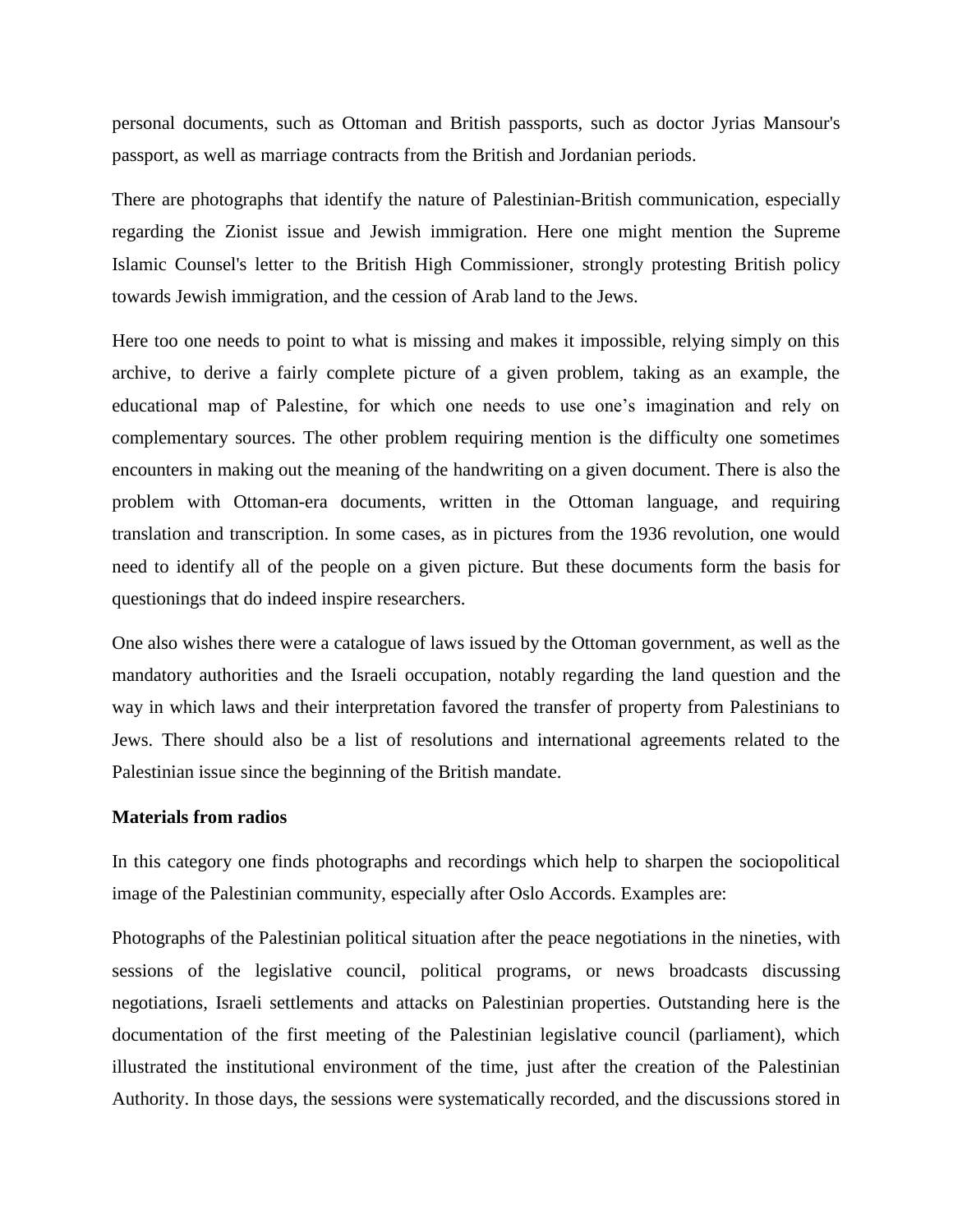the digital archive are most revealing. Notable here are discussions of legislative election procedures but also those governing municipal council elections, and in particular the participation of women, as with the program entitled New Horizons (*'afaq jadida*). One also gets an idea of the Palestinian cultural environment of the time, based on materials from the radio (the Voice of Palestine, *idha'at sawt filastin*). There are, by way of examples, interviews of Mahmoud Darwish, Emile Habibi, and others. Citizens' complaints regarding the cost of living, agriculture and so on, are regularly addressed to dedicated radio programs.

In this context, there are recordings and photos concerning the massacres of Sabra/Shatila and Tal al-Zaatar, and interviews with members of the Palestinian national movement, for example Suleiman al-Najab. There is a collection of photographs from the radio, and contributing to the understanding of Palestinian economy, culture and politics beginning with the 1990s. it should be noted that these materials from the Voice of Palestine are especially precious, given that they were retrieved *in extremis* following the bombing by Israel of the Ramallah transmitter in 2002, in which nearly everything there was destroyed.

## **Refugees and Migrants**

The defeat of 1948 resulted in the expulsion of hundreds of thousands of Palestinians and the systematic destruction of hundreds of Palestinian towns and villages. The *nakba* thus resulted in radical changes in the social formation of the Palestinians, a majority of them becoming displaced or refugees. How can we read the section on refugees and migrants? There is some risk that it could be interpreted as an illustration of the misery of an entire people, designed to evoke pity in a largely Western audience, or to attract financial and material assistance. Such western stereotypes show easterners as always living a life steeped in tragedy and lacking the essential elements of an advance and sophisticated civilization.

But in fact this section is a very rich collection of documents and other materials, including, once again, photographs, which together paint a rather complex, not to say complete picture of Palestinian society after the *nakba*. There are pictures of settlements built on the ruins of villages, but also of life in Palestinian villages. We are shown the relations between Palestinians and Jews, especially that between merchants who engage in trade, but also the vertical relationship b etween colonizer and colonized. Here one could mention the interview with Ms. Zeinab Ahmad Abu-Obeida from Annaba. The destruction by Israel of archaeological, domestic,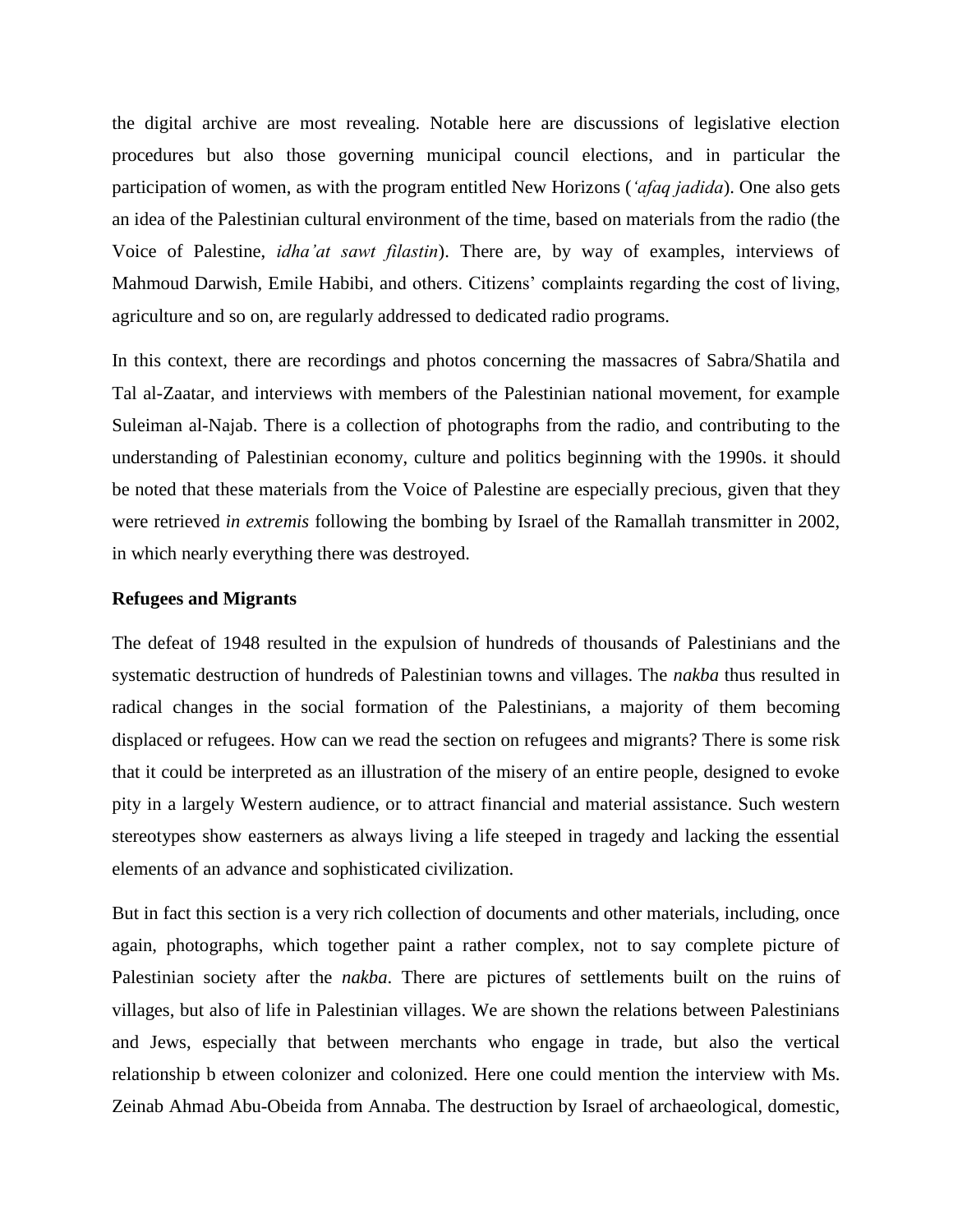religious and historic structures is illustrated, as in the photograph of a church in the forcibly evacuated villages of Kufar Bur'am. There are images of Palestinian refugees on the move, which tell the tale of deliberate Zionist attacks on civilians. And there are pictures of people's arrival in camps and villages, where they embarked on their new lives. The transformation of the camps is also illustrated, with the original tents, which gradually became tin structures, then concrete houses, separated by narrow alleys, in many cases unsuitable for human habitation. These developments are illustrated by hundreds of interviews, for example one with Mr. Ahmed Abdul Fattah from Dheisheh camp.

Another important area on which light is cast is that of the United National Relief and Works Agency for Palestinian Refugees (UNRWA). One is given elements regarding its relationship to the refugees, the projects and services provided, their reciprocal image of each other, the evaluation by refugees of services provided (quality and quantity). One interview dealing with such issues is that of Mahmoud Hydatid, the former director of Jalazoun camp.

Once again, and although this section has a wealth of materials, significant aspects are still missing. There is not enough from Gaza, nor from the camps in Arab countries and further afield. And the documents don't address the cultural side of this history, and thus miss the level of awareness of Palestinians. And there is little to interpret relations and perceptions of and by the international community, and the relations of refugees to the Palestinian Authority.

### **Palestinian Newspapers**

The Palestinian documents in this section are a mirror of events, and of the struggle against the British mandate as well as the increasing Zionist presence, most importantly between the time of the Palestinian revolution of 1936 and the *nakba*. Newspapers include issues of *Filasteen*, *Al-Jihad*, *Al-Difa'*, *Al-Yarmouk* and, later on, *Al-Awdeh* and the newspaper of the Islamic University. The presence of these newspapers, although the collections are far from complete, is significant in that they contribute to our construction of the present. Also of note are the issues of the official journal of the British mandate, issued twice a month in Jerusalem in Arabic. An interesting account in this newspaper is that of the issuance of the Tobacco Law in 1925. The motivation and effects of this law are of interest, particularly in a comparative analysis of British, Palestinian and Israeli laws regarding the importation, sale and consumption of tobacco.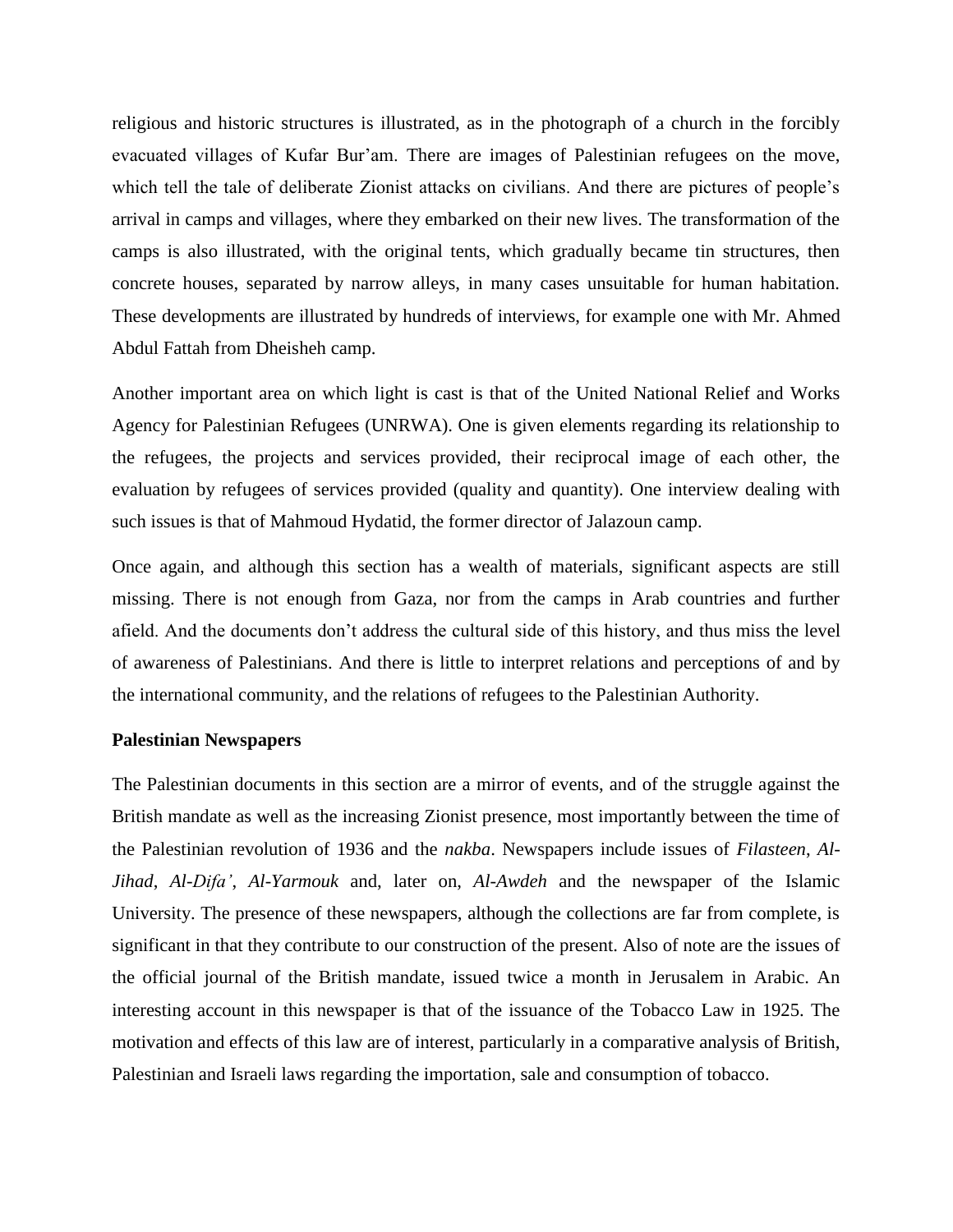In the attempt to gain an impression from these newspapers, a sample of each was taken, describing the Palestinian revolution of 1936, international support therefore centered in Arab and Islamic countries, the British reaction with the bombing of cities and residential neighborhoods, the detention of Palestinians and their deportation, as well as Jewish immigration to Palestine and the creation and expansion of settlements, as well as military operations carried out against the Zionists. Reports in Jewish newspapers during the mandate period, such as Ha'aretz (article published on 19 June 1936) are also to be found, and add to the panoramic description of the society. One also finds the petition submitted by the Christian communities of Palestine rejecting the British mandate and its policies favorable to Jewish immigration.

One can also deduce aspects of the economic situation in Palestine, through advertisements for airlines, hotels, tourist resorts, car rentals, offers of items for sale, together indicating the ongoing economic dynamism, the significant of trade and tourism in Palestine under the mandate. This in addition to ads from the Arab world intended for Palestinian potential clients, including advertisements for shops and hotels in Amman and Damascus, or therapeutic baths in Jordan, indicating the similarity and proximity of Palestine with Jordan, Lebanon and Syria. Politically, these press reports illustrate the degree of Palestinian solidarity with anti-colonial struggles in Egypt and Algeria.

Needless to say, this section is far from comprehensive, since one doesn't find much for the subsequent period, notably that of the eighties and nineties of the twentieth century, when under Israeli occupation newspapers such as Al-Quds, Al-Fajr, Al-Nahar and Al-Anba' played a significant role in moding and reflecting public opinion; there is also no trace of Al-Itihad, Al-Ghad or Al-Jadid, published after 1948 by post-Nakba Palestinians. And there could also be more from the Zionist press dating back to mandate times.

#### **Conclusion**

Our intent here has been to show how one can derive a comprehensive picture of Palestine over time, despite what is missing in the various sections of the Awraq digital archive. A series of images composing the ever-moving Palestinian kaleidoscope make it possible to draw a rather comprehensive picture, including notably the constant struggle to exist and assert oneself I the face of British and Zionist occupation and colonization. The creation of the archive and its